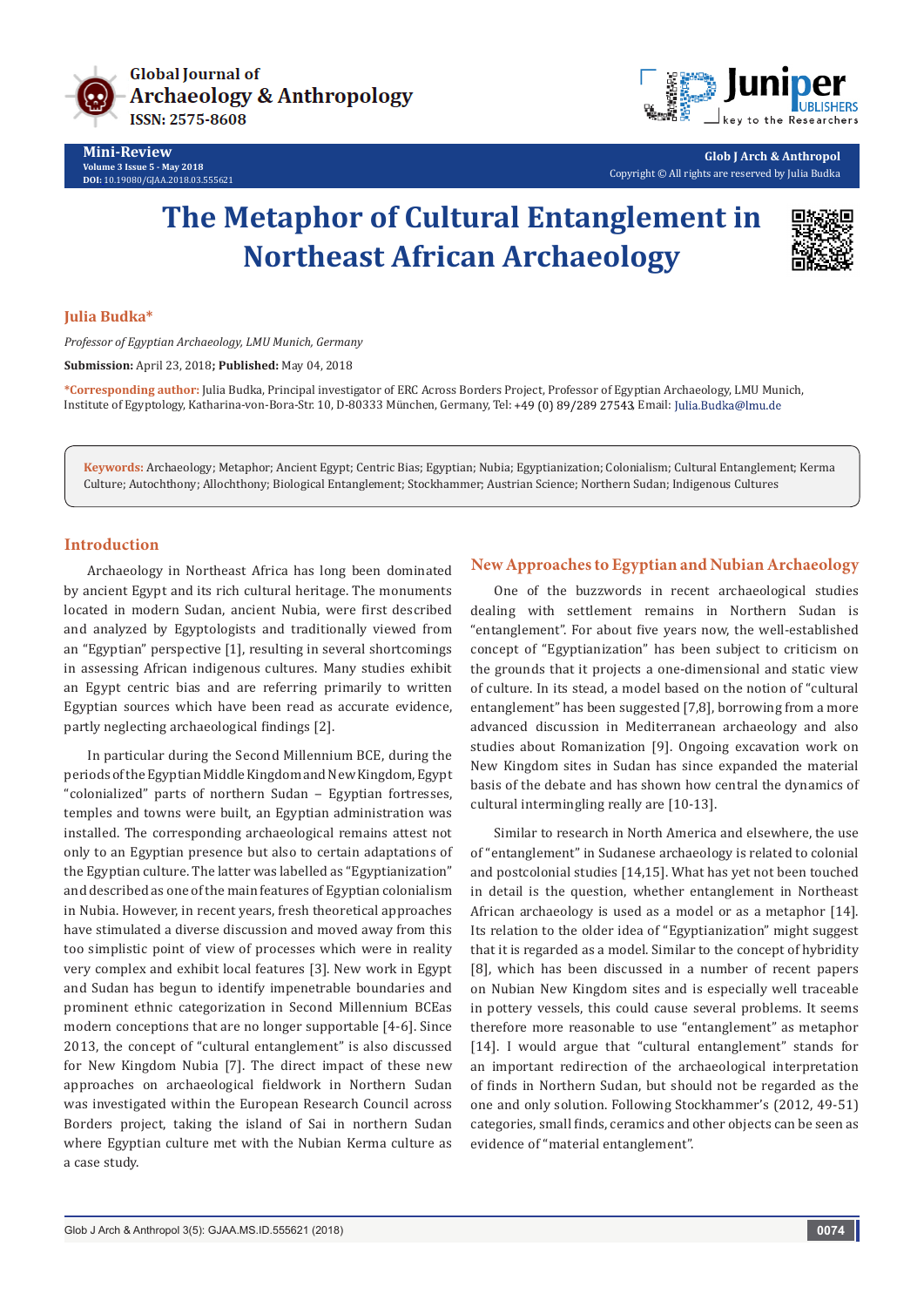Biologic entanglement is another theme recently discussed in Northeast African archaeology [6]. Especially the funerary evidence suggests that the individuals buried at the New Kingdom sites in northern Sudan were both Egyptians and Nubians and therefore represent a complex community. Related to this new theory, the systematic variation in the isotopic composition of Strontium in the environment and in dental enamel of ancient skeletons was analyzed in the last decade for tracing human migration in Nubian archaeology. The isotope signals can be used as basis for the further interpretation of the autochthony or allochthony of the skeletal remains of the excavated individuals. Ongoing analyses, for example from the Across Borders project, will provide relevant new data in the near future. Again, I would argue that "biological entanglement" is first of all a metaphor to mark the redirection of an interpretation, away from strict categories like "Nubians" and "Egyptians".

## **Sai Island as a Case Study**

One of the most promising examples of a "colonial site" built during the New Kingdom in northern Sudan is the town on Sai Island because of its long occupation period and its attested history during the African Kingdom of Kerma. Prior to the New Kingdom, Sai was the northernmost stronghold of the Kerma Kingdom with a significant strategic role, well attested by archaeological remains. As is the case with other Egyptian colonial sites, the archaeological evidence of Sai strongly hints at it originally being an Egyptian foundation. However, similar to other sites, indigenous Nubian elements are also present and from the beginning of the Across Borders project, which has investigated Sai Island between 2012 and 2018, it was clear that these African features have to be carefully assessed for the period of the New Kingdom. In order to achieve a better understanding of the situation on Sai, a bottom-up approach to the investigation of the society in the New Kingdom town was introduced, also taking into account new data from the contemporaneous elite cemetery on the island.

Across Borders' multi-faceted research suggests that at the local level social, economic and cultural identities were changing, interacting and merging with each other. Sai can, therefore, be regarded as an example for the dynamic and situational character of past societies [16] for which firm categories like "Nubians", Egyptians" and "Egyptianized Nubians" fall short.

#### **Outlook**

From my perspective, there has been a major development in Egypt and Nubian archaeology in the last decade and here in particular in the study of New Kingdom Nubia. Important advances were made regarding the concept of "Egyptianization" which is now replaced by approaches using theories of cultural entanglement and appropriation [7]. The notion of the importance of indigenous people for the area and the period was also high lightened [17] - other than drawing artificial border lines between Egyptians and Nubians, the focus should be on interacting identities of people. The Across Borders project

and its interpretation of Sai exhibit this new methodological development and its advances. With a fresh emphasis on the importance of the micro histories and individuals of specific sites, the "entanglement" approach developed in the last years for Nubia can also be of relevance for sites located in Egypt [18-19]. I am confident that this new metaphor describing complex inter-African intermingling of cultures will result in fresh insights in Northeast African Archaeology in the upcoming decade.

#### **Acknowledgement**

This paper is an outcome of the author's European Research Council Starting Grant project no. 313668 and could built on results from her Austrian Science Fund FWF START project Y615-G19.

#### **References**

- 1. Edwards DN (2004) The Nubian Past. Archaeology of Sudan, Routledge, London and New York, USA.
- 2. [Liszka K \(2011\) We have come from the well of Ibhet: ethnogenesis of](http://booksandjournals.brillonline.com/content/journals/10.1163/187416611x612132)  [the Medjay. Journal of Egyptian History 4 \(2\): 149-171](http://booksandjournals.brillonline.com/content/journals/10.1163/187416611x612132).
- 3. De Souza AM (2013) The Egyptianisation of the Pan-Grave Culture: a new look at an old idea. The Bulletin of the Australian Centre for Egyptology 24: 109-126.
- 4. Smith ST (2003) Wretched Kush. Ethnic identities and boundaries in Egypt's Nubian Empire. Routledge, London and New York.
- 5. Smith ST, Buzon M (2014) Colonial entanglements: Egyptianization in Egypt's Nubian Empire and the Nubian Dynasty. In: Anderson JR, Welsby DA (Eds.), The Fourth Cataract and Beyond. Proceedings of the 12th International Conference for Nubian Studies, British Museum Publications on Egypt and Sudan 1: 431-442.
- 6. Smith ST, Buzon M (2017) Colonial encounters at New Kingdom Tombos: Cultural entanglements and hybrid identity. In: Spencer N, Stevens A, Binder M (Eds.), Nubia in the New Kingdom. Lived Experience, Pharaonic Control and Indigenous Traditions. British Museum Publications on Egypt and Sudan 3: 615-630.
- 7. Van Pelt WP (2013) Revising Egypto-Nubian Relations in New Kingdom Lower Nubia: From Egyptianization to Cultural Entanglement. Cambridge Archaeological Journal 23(3): 523-550.
- 8. Stockhammer PW (2012) Conceptualizing cultural hybridization in archaeology, In: Stockhammer PW (Eds.), Conceptualizing Cultural Hybridization. A Trans disciplinary Approach, Springer, Berlin and Heidelberg: 43-58.
- 9. Stockhammer PW (2013) From Hybridity to Entanglement, from Essentialism to Practice. Archaeological Review from Cambridge Issue 28(1): 11-28.
- 10. Spencer N (2014) Creating and re-shaping Egypt in Kush: Responses at Amara West. Journal of Ancient Egyptian Inter connections 6(1): 42-61.
- 11. Budka J (2015) The Pharaonic town on Sai Island and its role in the urban landscape of New Kingdom Kush. Sudan & Nubia 19: 40-53.
- 12. Budka J (2017) The  $18<sup>th</sup>$  Dynasty on Sai Island new data from excavations in the town area and cemetery SAC5. Sudan and Nubia 21: 71-81.
- 13. Spencer N, Stevens A, Binder M (2017) Introduction: History and historiography of a colonial entanglement, and the shaping of new archaeologies for Nubia in the New Kingdom. In: Spencer N, Stevens A, Binder M (Eds.), Nubia in the New Kingdom. Lived Experience, Pharaonic Control and Indigenous Traditions. British Museum Publications on Egypt and Sudan 3, Peeters, Leuven: 1-61.